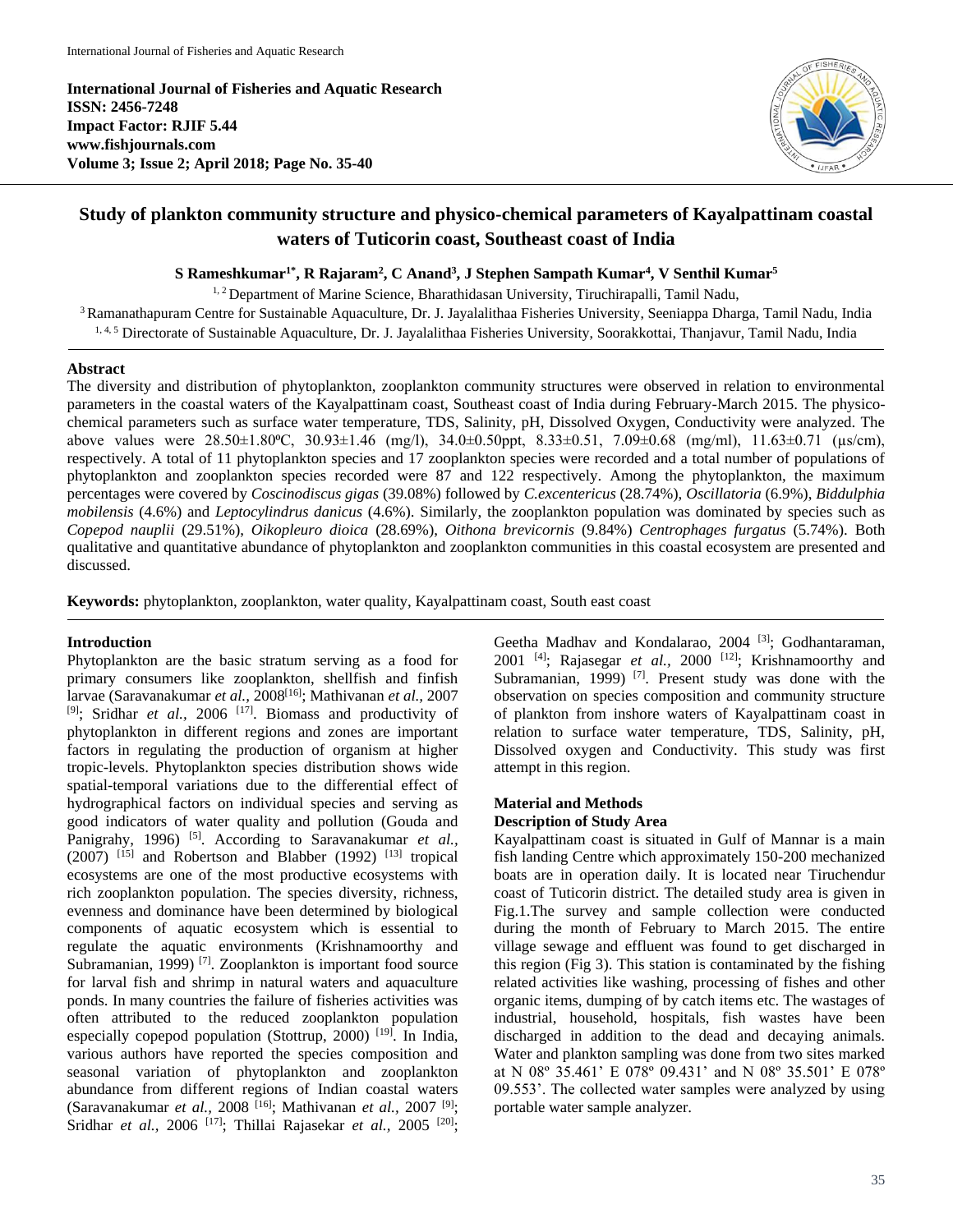

**Fig 1:** Map showing the study area





**1c Fishing activities at Kayalpattinam coast**



**1a Sewage mixing in the coastal waters 1b Sewage and fishing waste discharging point**



**1d Plankton collection(towing of plankton net by using outboard engine boat)**

**Fig 2**

## **Sample Collection and Analysis**

Surface plankton sample collections were done for both qualitative and quantitative analysis of the plankton populations. The qualitative analysis of plankton was done after standard plankton net made of No.30 (mesh aperture 41 μm) bolting silk was towed for 15minutes using a mechanized boat maintaining the speed of 1 knot/hour. The quantitative analysis was done with surface plankton collections made by filtering 500 liters of seawater using a graduated bucket and hand net made of the same bolting silk cloth in all the stations of study. The collected plankton samples were analyzed in the laboratory for their species composition and biomass in terms of density. An inverted microscope was used for the observation of the species composition and density. Identification of the phytoplankton and zooplankton was done using standard keys of Santhanam *et al.*, (1987) <sup>[14]</sup>; Kasturirangan (1963)  $[6]$ . The quantitative estimation of plankton was done following the method of Srinivasan and Santhanam (1998)  $^{[18]}$ . The plankton samples were made up to a known volume and a sub sample of 1ml was taken in a Sedgwick- Rafter counting cell which was subsequently transferred to a microscope provided with a stage for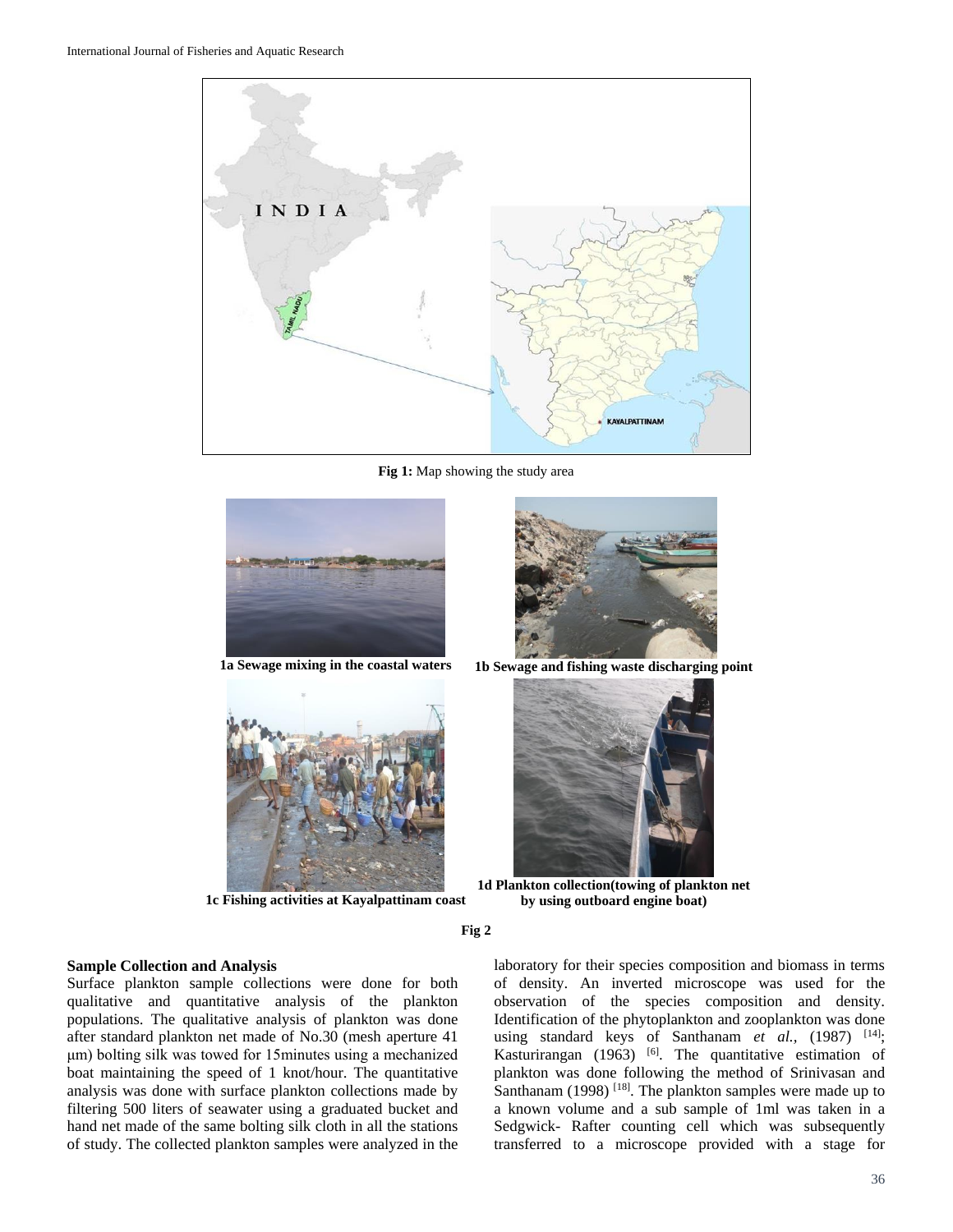counting. The density of phytoplankton was expressed as  $cells/m<sup>3</sup>$  and zooplankton densities were expressed as individuals/ $m<sup>3</sup>$  of water. Two counting were made and the average was recorded for each plankton sample.

#### **Results**

The parameters such as surface water temperature, TDS, Salinity, pH, Dissolved Oxygen, Conductivity were 28.50±1.80⁰C, 30.93±1.46 (mg/l), 34.0±0.50ppt, 8.33±0.51, 7.09±0.68 (mg/ml), 11.63±0.71 (µs/cm) respectively (Fig.3). A total of 11 phytoplankton species and 17 zooplankton species were recorded (Table 1). The phytoplankton species were *Biddulphia mobilensis*, *Biddulphia sinensis, Coscinodiscus excentericus, Coscinodiscus gigas, Leptocylindrus danicus*, *Rhizosolenia* sp, *Navicula* sp, *Pleurosigma angulatum*, *Climascophenia elongate*, Peridinium depressum and *Oscillatoria* sp. In the samples of phytoplankton, the dominance was observed to be by *Coscinodiscus gigas* 39.08%, followed by *Coscinodiscus excentericus* (28.74%), *Oscillatoria* sp (6.9%), *Biddulphia mobilensis* (4.6%), *Leptocylindrus danicus* (4.6%). Similarly, in the zooplankton samples *Copepod nauplii* (29.51%), *Oikopleuro dioica* (28.69%), *Oithona brevicornis* (9.84%) *Centrophages furgatus* (5.74%) were recorded (Fig.4).The phytoplankton groups such as Bacillariophyceae, Dinophyceae and Cyanophyceae were evaluated as percentage composition is the population and among this, the dominant phytoplankton group was Bacillariophyceae (81.6%) followed by Dinophyceae (11.5%) and least was Cyanophyceae (6.9%) (Fig.5, Table.1). The zooplankton species were *Favella philippensis*, *Tintinnopsis cylindica, Globigerina* sp, *Acartia danae, Centrophagus furgatus, Microsetella rosea, Oithona brevicornis, Chaetognatha*, *Sagitta* sp, *Oikopleuro dioica, Balanus nauplius, Bivalve veliger, Cirripede nauplii*, *Copepod nauplius*, Fish egg, Gastropod veliger, *Lepas nauplius* and

Polychaete larvae. In zooplankton samples, *Copepod nauplius* (29.51%), *Oikopleuro dioica* (28.69%), *Oithona brevicornis* (9.84%) and *Centrophagus furgatus* (5.74%) were present. Bivalve and gastropod veliger were found to be 4.10*%, Favella philippensis*, *Globigerina* sp and *Sagitta* sp were present up to 2.46%. *Tintinnopsis cylindica*, *Microsetella rosea*, *Cirripede nauplii*, Fish egg and Polychaete larvae were present upto 1.64%. *Acartia danae*, *Balanus nauplius* and *Lepas nauplius* were present upto 0.84%. (Fig.6, Table.2). The dominant zooplankton group was meroplankton (44.25%), second dominant was chordate (28.69%) and followed by copepod (18.04%), tintinnida (4.1%) and 2.46% was covered by foraminifera and chaetognatha. (Fig.7). The phytoplankton density was  $87000$  cells/ $m<sup>3</sup>$  and zooplankton density was 122000 individuals/ $m<sup>3</sup>$ . The percentage contribution of each group of phyto and zooplankton was in the order as given below:

Phytoplankton: *Bacillariophyceae > Dinophyceae > Cyanophyceae*;

Zooplankton: *Meroplankton > Chordata > Copepod > Tintinnida > Chaetognatha > Foraminifera*.



**Fig 3:** Physico- chemical parameters of Kayalpattinam coast.



**Fig 4:** Percentage composition of phytoplankton species at Kayalpattinam coast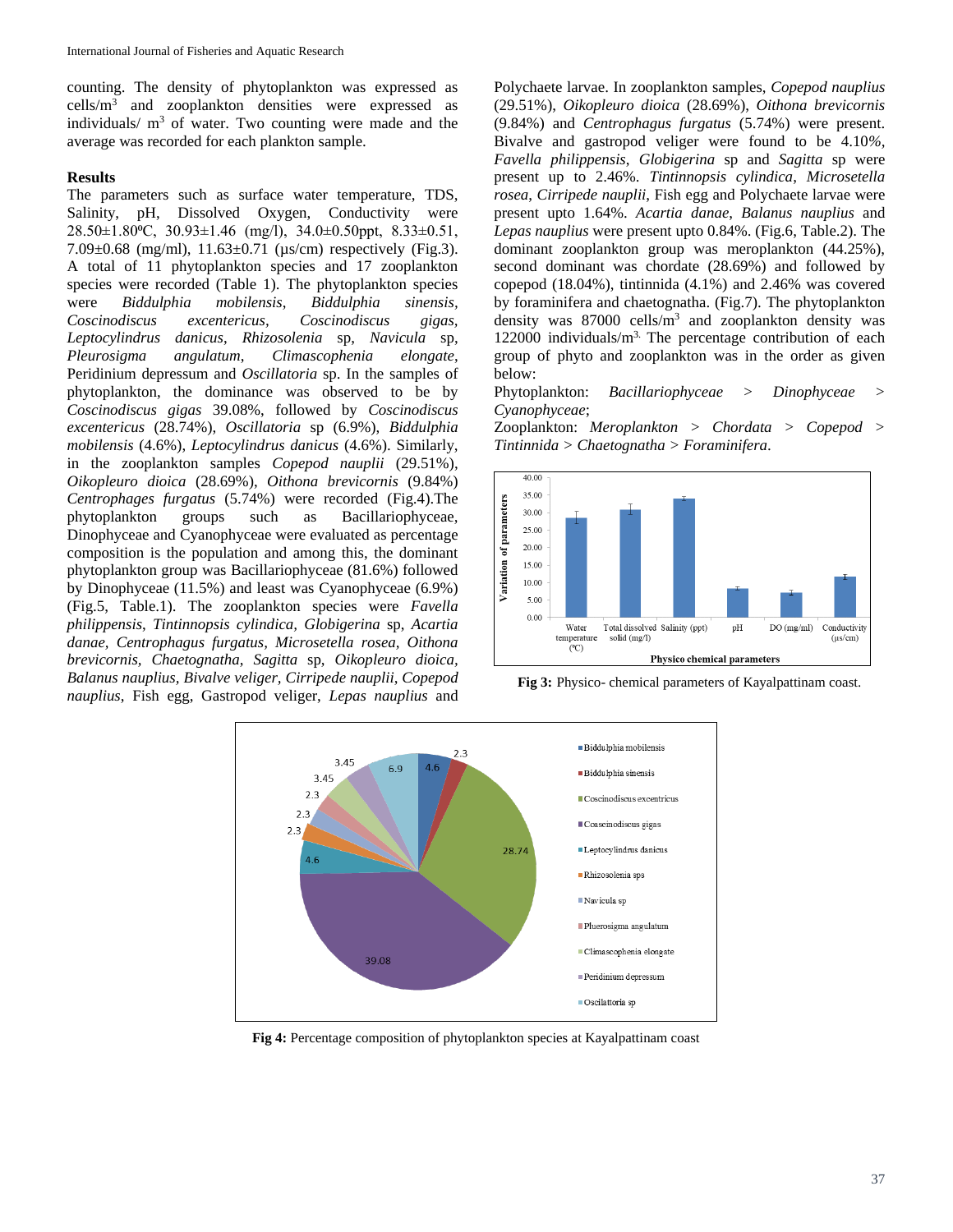

**Fig 5:** Percentage compositions of Phytoplankton groups



Fig 6: Percentage composition of Zooplankton species at Kayalpattinam coast



**Fig 6:** Percentage composition of Zooplankton groups

| Table 1: Distribution and abundance of Phytoplankton species in Kayalpattinam Coast |  |  |  |  |
|-------------------------------------------------------------------------------------|--|--|--|--|
|-------------------------------------------------------------------------------------|--|--|--|--|

| SI. No | <b>Phytoplankton species</b> | Abundance | Total no. of. Individual species | Percentage of individual species |
|--------|------------------------------|-----------|----------------------------------|----------------------------------|
|        | Centrales                    |           |                                  |                                  |
|        | Biddulphia mobilensis        |           |                                  | 4.60                             |
|        | Biddulphia sinensis          |           |                                  | 2.30                             |
|        | Coscinodiscus excentricus    |           | 25                               | 28.74                            |
|        | Coascinodiscus gigas         |           | 34                               | 39.08                            |
|        | Leptocylindrus danicus       |           |                                  | 4.60                             |
|        | Rhizosolenia sp              |           |                                  | 2.30                             |
|        | Pennales                     |           |                                  |                                  |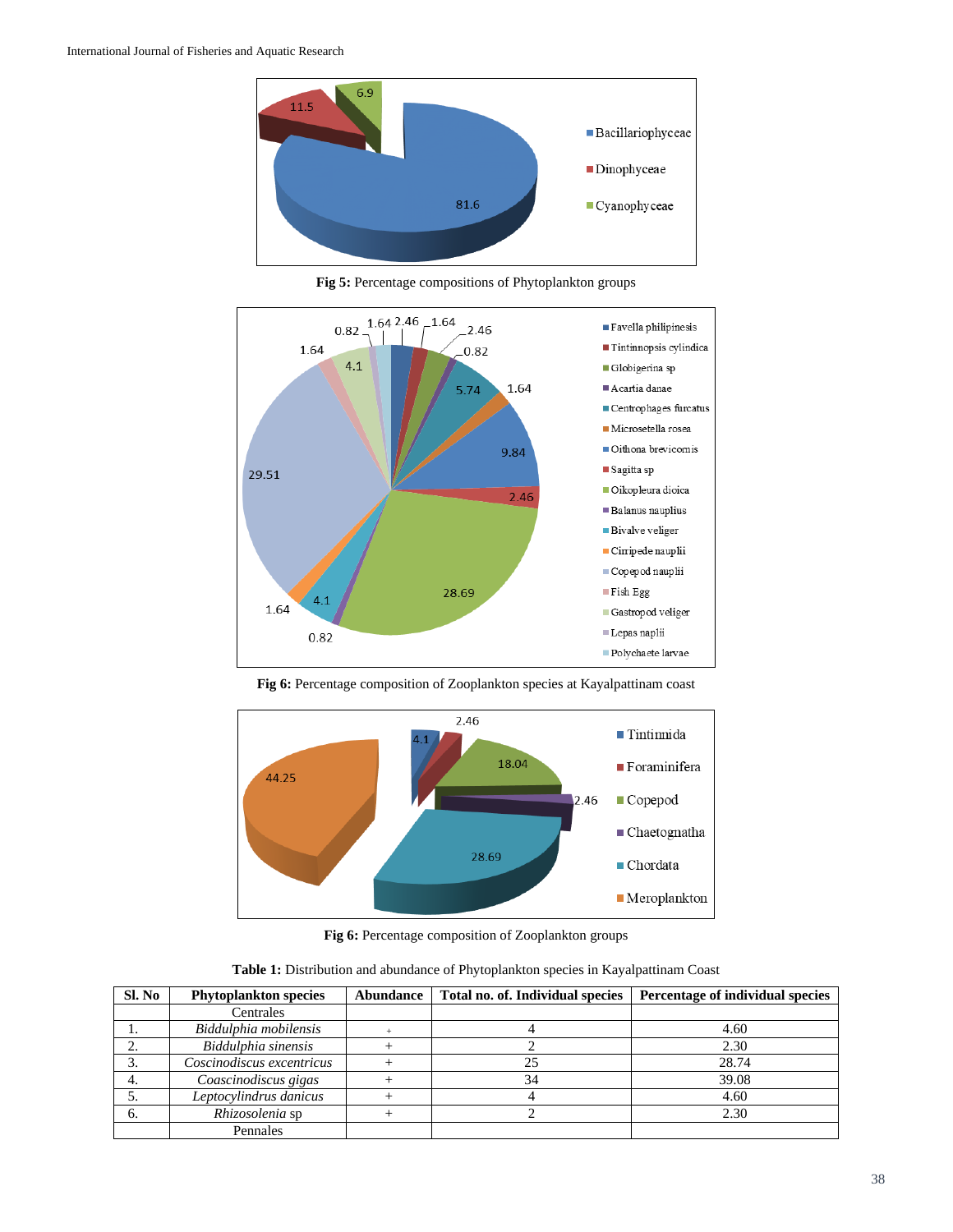|     | Navicula sp                |  | 2.30 |
|-----|----------------------------|--|------|
|     | Pluerosigma angulatum      |  | 2.30 |
|     | Climascophenia elongate    |  | 3.45 |
| 10. | Peridinium depressum       |  | 3.45 |
|     | Cyanophyceae               |  |      |
| ΙI. | Oscilattoria sp            |  | 6.90 |
|     | Number of species appeared |  | 100  |

**Table 2:** Distribution and abundance of Zooplankton species in Kayalpattinam Coast

| Sl.No. | <b>Zooplankton Name</b>    | Abundance | <b>Total No. of. Individual species</b> | <b>Percentage of Individual species</b> |
|--------|----------------------------|-----------|-----------------------------------------|-----------------------------------------|
|        | Tintinnida                 |           |                                         |                                         |
| 1.     | Favella philipinesis       | $+$       | 3                                       | 2.46                                    |
| 2.     | Tintinnopsis cylindica     | $+$       | $\overline{c}$                          | 1.64                                    |
|        | Foramnifera                |           |                                         |                                         |
| 3.     | Globigerina sp             | $+$       | 3                                       | 2.46                                    |
|        | Copepod                    |           |                                         |                                         |
| 4.     | Acartia danae              | $+$       |                                         | 0.82                                    |
| 5.     | Centrophages furcatus      | $^{+}$    | 7                                       | 5.74                                    |
| 6.     | Microsetella rosea         | $^{+}$    | $\overline{2}$                          | 1.64                                    |
| 7.     | Oithona brevicornis        | $+$       | 12                                      | 9.84                                    |
|        | Chaetognatha               |           |                                         |                                         |
| 8.     | Sagitta sp                 | $+$       | 3                                       | 2.46                                    |
|        | Chordata                   |           |                                         |                                         |
| 9.     | Oikopleura dioica          | $+$       | 35                                      | 28.69                                   |
|        | Meroplankton               |           |                                         |                                         |
| 10.    | <b>Balanus nauplius</b>    | $+$       |                                         | 0.82                                    |
| 11.    | Bivalve veliger            | $^{+}$    | 5                                       | 4.10                                    |
| 12     | Cirripede nauplii          | $^{+}$    | $\overline{2}$                          | 1.64                                    |
| 13.    | Copepod nauplii            | $^{+}$    | 36                                      | 29.51                                   |
| 14.    | Fish Egg                   | $^{+}$    | $\overline{c}$                          | 1.64                                    |
| 15.    | Gastropod veliger          | $^{+}$    | 5                                       | 4.10                                    |
| 16.    | Lepas nauplii              | $+$       | $\mathbf{1}$                            | 0.82                                    |
| 17.    | Polychaete larvae          | $^{+}$    | $\overline{2}$                          | 1.64                                    |
|        | Number of species appeared | 17        | 122                                     | 100                                     |

### **Discussion**

Plankton density and species composition are largely depending on the basic water quality parameters. The salinity acts as a determining factor in the distribution of living organisms, and its variation caused by dilution and evaporation which influence the fauna of the intertidal zone. Sridhar *et al.*, (2006)<sup>[17]</sup>. The relationship of water parameters is indicated through the high population of zooplankton compared to phytoplankton species. Generally, fluctuations in pH values during different seasons of the year are attributed to factors like removal of  $CO<sub>2</sub>$  by photosynthesis through bicarbonate degradation, dilution of seawater by freshwater influx, reduction of salinity and temperature and decomposition of organic matter. During this preliminary study, surface water temperature, salinity, pH and dissolved oxygen were found to be limiting factors in the distribution of zooplankton populations. Compared to phytoplankton, the zooplankton species were dominant due to their intake feeding an phytoplankton populations. Similar observation was type of study was carried out for the zooplankton and phytoplankton species by Achuthankutty *et al.*, (1980)<sup>[1]</sup>. A similar to the present observation, copepod contribution of 79.6%, and 87.2% to the total zooplankton population was observed by Gagbhiye et al., (1991) <sup>[2]</sup> from Bombay coastal waters, Varghese and Krishnan (2009) [21] from Cochin backwaters, Kerala and Padmavati et al., (2008)<sup>[11]</sup> from Bay of Bengal. Copepods were the only single and most dominant group occurring throughout the study period. The dominance of copepods among the zooplankton groups was recorded by several researchers (Nair and Azis, 1987<sup>[10]</sup>; Madhu et al., 2007) [8]. Since copepods are dominant they can tolerate wide fluctuations in environmental conditions and breed throughout the year. A similar observation was also made by Srinivasan and Santhanam  $(1998)$ <sup>[18]</sup> and recorded a total of 12 species of copepods in sewage polluted waters along Tuticorin coast. Meroplanktonic organisms such as *Balanus nauplii*, *bivalve veliger*, *cirripede nauplii*, crab zoea, fish egg, fish larvae, gastropod veliger, nauplius of *Acetes indicus*, Polychaete larvae and prawn mysis were also recorded in the domestic and fisheries waste discharge towards coastal waters of Kayalpattinam coast.

### **Conclusion**

The present study also reflects the impacts of domestic and fisheries wastes on the plankton species. This study also suggested that meroplankton, chordata and copepod groups could be dominant due to the availability of fisheries wastes as food sources. Phytoplankton were lowest category due to the high level of contamination occurred in the sea water. Phytoplankton species mainly decreased by lesser